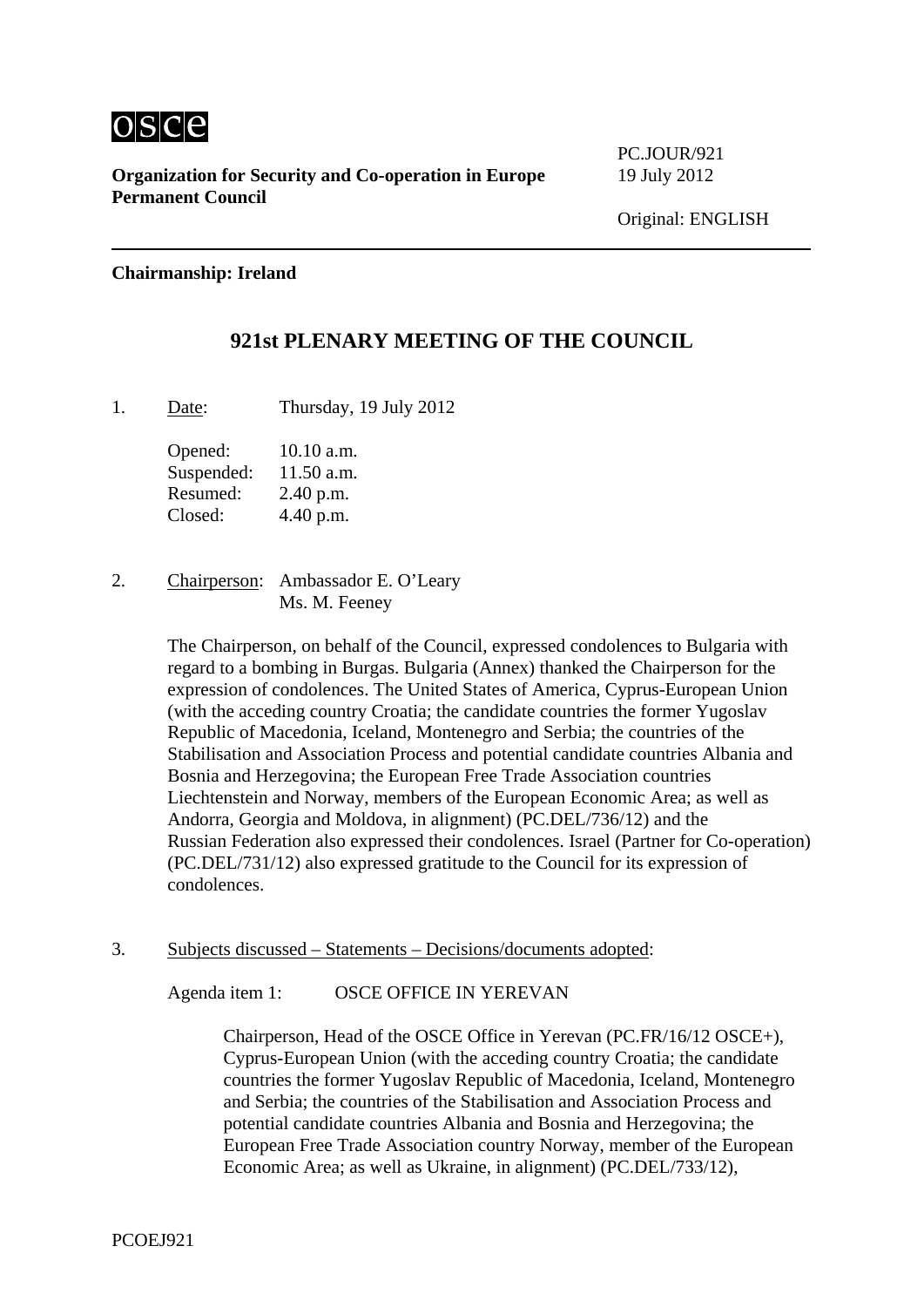Russian Federation (PC.DEL/757/12 OSCE+), United States of America (PC.DEL/751/12), Azerbaijan, Armenia

Agenda item 2: REPORT BY THE SECRETARY GENERAL PURSUANT TO MINISTERIAL COUNCIL DECISION NO. 3/11 ON ELEMENTS OF THE CONFLICT CYCLE, RELATED TO ENHANCING THE OSCE'S CAPABILITIES IN EARLY WARNING, EARLY ACTION, DIALOGUE FACILITATION AND MEDIATION SUPPORT, AND POST-CONFLICT REHABILITATION

Chairperson, Secretary General (SEC.GAL/137/12 OSCE+), Cyprus-European Union (with the acceding country Croatia; the candidate countries the former Yugoslav Republic of Macedonia, Iceland, Montenegro and Serbia; the countries of the Stabilisation and Association Process and potential candidate countries Albania and Bosnia and Herzegovina; the European Free Trade Association countries Liechtenstein and Norway, members of the European Economic Area; as well as Andorra, Moldova and San Marino, in alignment) (PC.DEL/737/12/Rev.1), Russian Federation (PC.DEL/760/12 OSCE+), United States of America (PC.DEL/749/12), Switzerland, Turkey (PC.DEL/748/12 OSCE+), Ukraine (PC.DEL/741/12 OSCE+), Armenia, Georgia (PC.DEL/744/12), Azerbaijan

Agenda item 3: REVIEW OF CURRENT ISSUES

- (a) *Response to a statement made by the Russian Federation at the 918th meeting of the Permanent Council on the report of the OSCE Representative on Freedom of the Media*: United States of America (PC.DEL/750/12)
- (b) *"Presidential elections" in Nagorno-Karabakh, to be held on 19 July 2012*: Cyprus-European Union (with the acceding country Croatia; the candidate countries the former Yugoslav Republic of Macedonia, Iceland, Montenegro and Serbia; the countries of the Stabilisation and Association Process and potential candidate countries Albania and Bosnia and Herzegovina; the European Free Trade Association countries Liechtenstein and Norway, members of the European Economic Area; as well as Andorra, Moldova and San Marino, in alignment) (PC.DEL/734/12), France (also on behalf of the Russian Federation and the United States of America), Armenia, Turkey, Azerbaijan
- (c) *Recent developments in Ukraine*: Cyprus-European Union (with the acceding country Croatia; the candidate countries the former Yugoslav Republic of Macedonia, Iceland, Montenegro and Serbia ; the countries of the Stabilisation and Association Process and potential candidate countries Albania and Bosnia and Herzegovina; as well as the European Free Trade Association country Norway, member of the European Economic Area, in alignment) (PC.DEL/738/12/Rev.1), United States of America (PC.DEL/752/12), Ukraine (PC.DEL/743/12 OSCE+)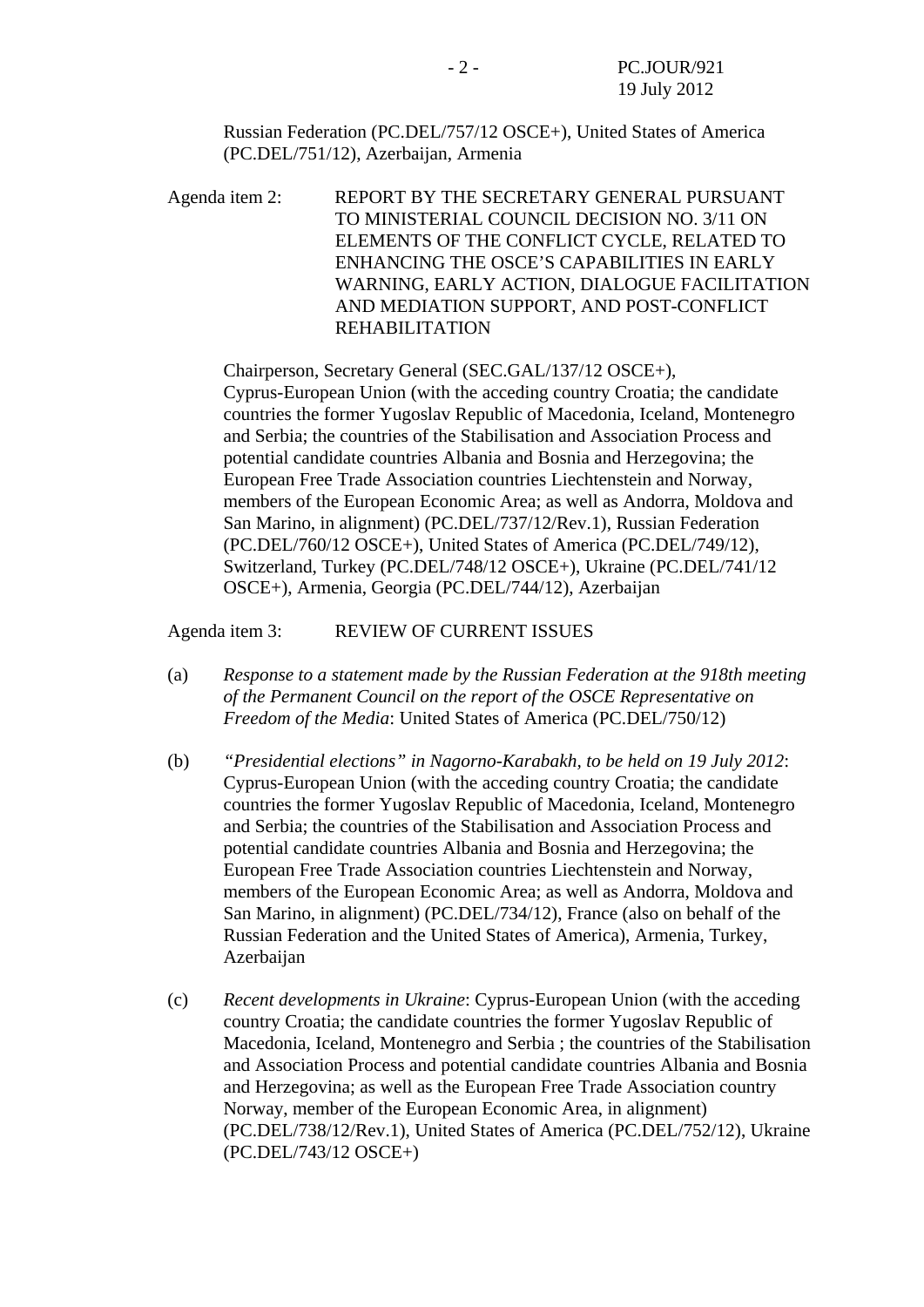- (d) *Meeting in the 5+2 negotiation format on the settlement of the Transdniestrian conflict, held in Vienna on 12 and 13 July 2012*: Moldova (PC.DEL/740/12/Rev.1 OSCE+), Ukraine (PC.DEL/742/12 OSCE+), Russian Federation (PC.DEL/761/12), Chairperson
- (e) *Amendments to the law "On the Protection of Children from Information Detrimental to their Health and Development" in the Russian Federation*: Cyprus-European Union (with the acceding country Croatia; the candidate countries the former Yugoslav Republic of Macedonia, Iceland, Montenegro and Serbia; the countries of the Stabilisation and Association Process and potential candidate countries Albania and Bosnia and Herzegovina; the European Free Trade Association country Norway, member of the European Economic Area; as well as Georgia, in alignment) (PC.DEL/735/12), Russian Federation (PC.DEL/762/12)
- (f) *Human rights of lesbian, gay, bisexual and transgender persons in the Russian Federation*: United States of America (PC.DEL/753/12), Norway (PC.DEL/739/12), Russian Federation (PC.DEL/758/12), Holy See (PC.DEL/755/12)
- (g) *Adoption of legislation on NGOs in the Russian Federation*: Canada, Russian Federation (PC.DEL/759/12 OSCE+)
- (h) *Case of Ms. Gulnaza Yuldasheva in Uzbekistan*: United States of America (PC.DEL/754/12), Uzbekistan

## Agenda item 4: REPORT ON THE ACTIVITIES OF THE CHAIRPERSON-IN-OFFICE

*Current visit of the Co-Chairs of the Geneva Discussions to Tbilisi, Tskhinvali, Sukhumi and to Moscow on 24 July 2012*: Chairperson (CIO.GAL/101/12)

Agenda item 5: REPORT OF THE SECRETARY GENERAL

- (a) *Visit of the Secretary General to the South Caucasus, from 8 to 12 July 2012*: Secretary General, Azerbaijan
- (b) *Visit of the Secretary General to Moldova, from 16 to 18 July 2012*: Secretary General

Agenda item 6: ANY OTHER BUSINESS

- (a) *Tokyo Conference on Afghanistan, held on 8 July 2012*: Japan (Partner for Co-operation), Afghanistan (Partner for Co-operation), Chairperson
- (b) *Referendum on the dismissal of the President of Romania, to be held on 29 July 2012*: Romania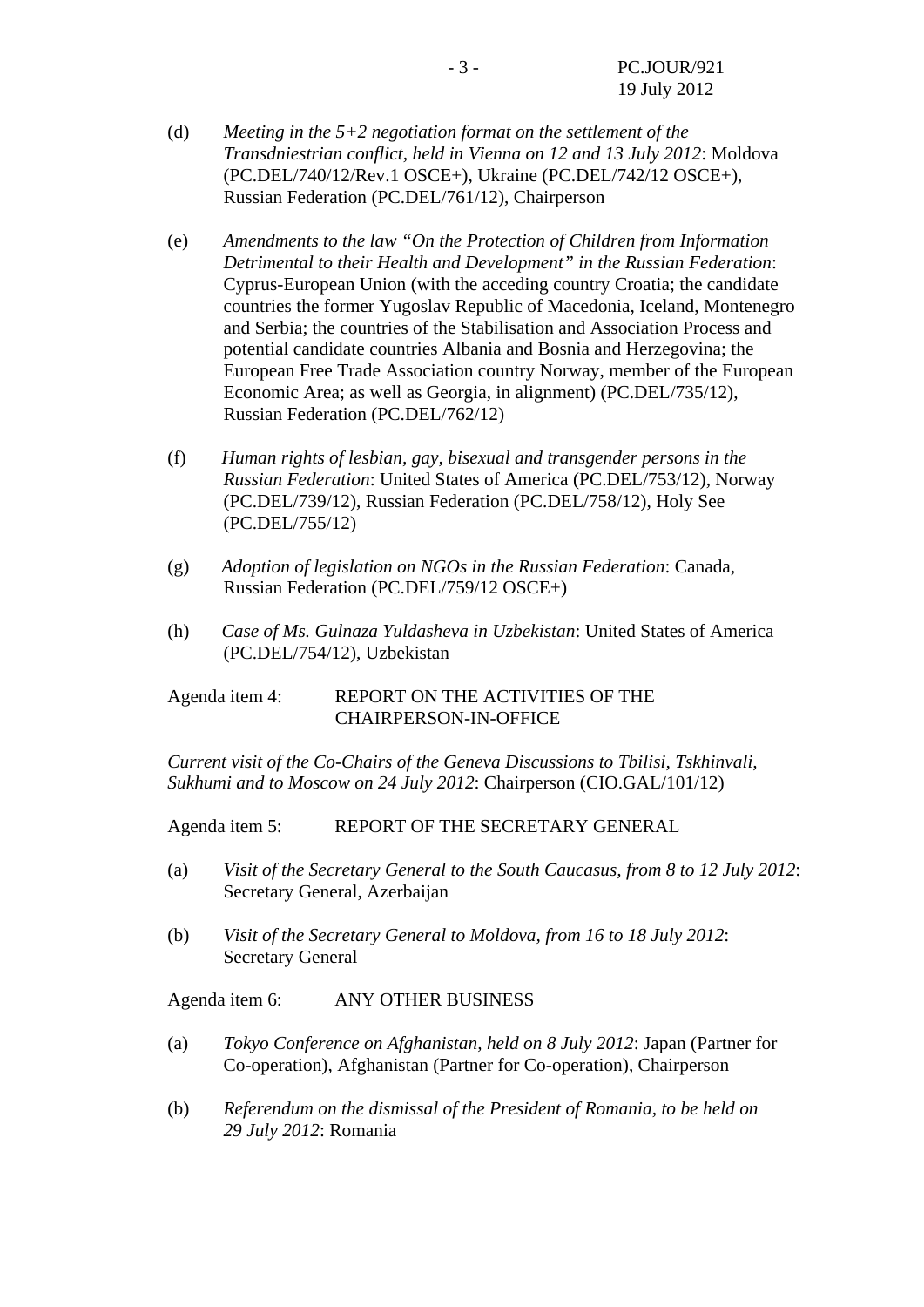- (c) *Informal ambassadorial meeting on the Helsinki+40 concept, to be held on 23 July 2012*: Chairperson
- (d) *Circulation of a draft Constituent Document (CIO.GAL/68/12)*: Chairperson
- (e) *Mediterranean Contact Group meeting, to be held on 20 July 2012*: Chairperson
- 4. Next meeting:

Thursday, 26 July 2012, at 10 a.m., in the Neuer Saal